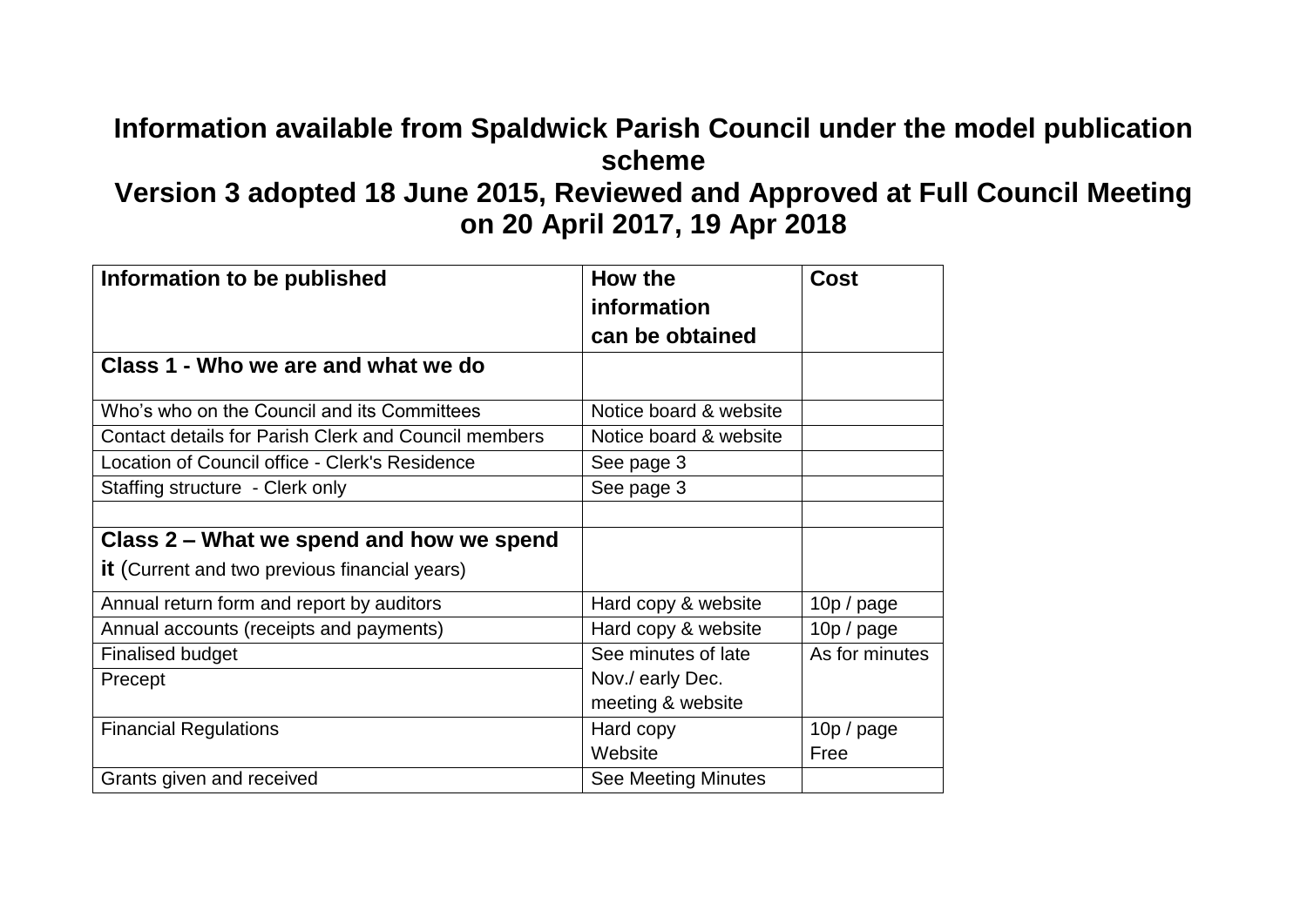| List of current contracts awarded and value of contract | <b>See Meeting Minutes</b>  |            |
|---------------------------------------------------------|-----------------------------|------------|
| Members' expenses (NB No Members' Allowance Paid)       | <b>See Meeting Minutes</b>  |            |
|                                                         |                             |            |
| Class 3 – What our priorities are and how we            |                             |            |
| are doing                                               |                             |            |
| (Strategies and plans, performance indicators, audits,  |                             |            |
| inspections and reviews)                                |                             |            |
|                                                         |                             |            |
| Parish Plan                                             | Website                     | Free       |
| Annual Report to Parish Meeting                         | See minutes of Annual       |            |
|                                                         | Parish Meeting              |            |
| <b>Quality status</b>                                   | Not applied for             |            |
| Local charters drawn up in accordance with DCLG         | Under discussion with       |            |
| guidelines                                              | <b>CAPALC and Principal</b> |            |
|                                                         | <b>Authorities</b>          |            |
| Playground internal checklist - monthly                 | Hard copy                   | 10p / page |
| Playground - Annual Inspection Report                   | Hard copy                   | 10p / page |
| <b>Budget Review - quarterly</b>                        | Hard copy                   | 10p / page |
|                                                         |                             |            |
|                                                         |                             |            |
| Class 4 – How we make decisions                         |                             |            |
|                                                         |                             |            |
| Timetable of meetings (Council, any committee/sub-      | See minutes of previous     |            |
| committee meetings and parish meetings)                 | meeting and website         |            |
| Agenda of next meeting of next council or committee     | Notice board                |            |
| meeting published at least 3 days before the meeting;   | Website                     |            |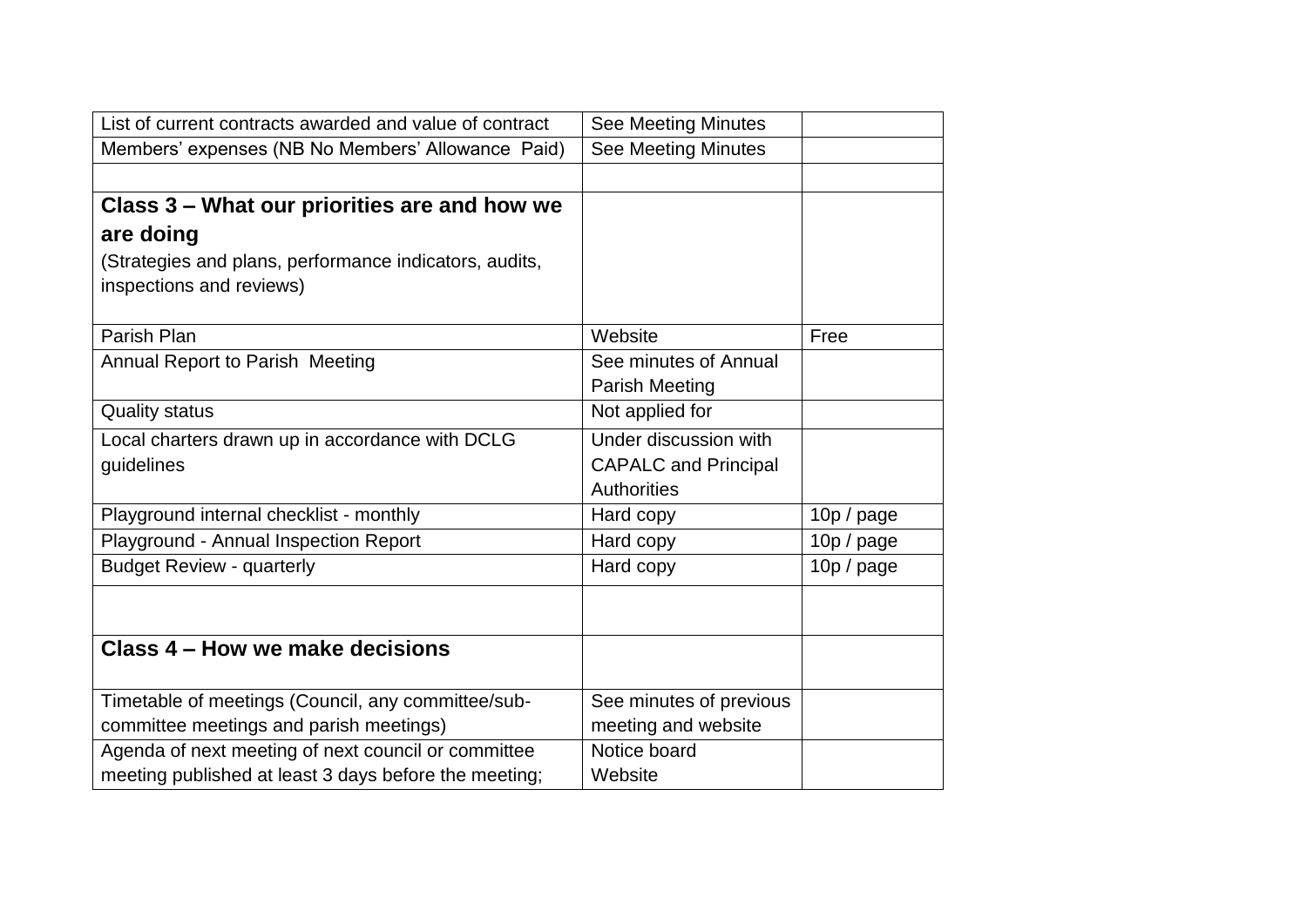| Agenda of next Parish Meeting published at least 7 days                                                         | Hard copy              | $10p$ / page |
|-----------------------------------------------------------------------------------------------------------------|------------------------|--------------|
| before the meeting.                                                                                             | Notice board & website |              |
| Minutes of meetings - N.B. this will exclude information                                                        | Notice board           |              |
| that is properly regarded as private to the meeting. Drafts                                                     | Website                |              |
| will be published as soon as possible after the relevant                                                        | Hard copy              | 10p / page   |
| meeting. The draft published on the website will be<br>replaced by the approved version after the next meeting, |                        |              |
| and retained there for a minimum of 5 years.                                                                    |                        |              |
| Reports presented to council meetings - N.B. this will                                                          | Website                |              |
| exclude information that is properly regarded as private                                                        | Hard copy              | 10p / page   |
| to the meeting.                                                                                                 |                        |              |
| Responses to consultation papers                                                                                | Email                  | Free         |
|                                                                                                                 | Hard copy              | 10p / page   |
| Responses to planning applications                                                                              | Email                  | Free         |
|                                                                                                                 | Hard copy              | 10p / page   |
| Parish Council Bye-laws                                                                                         | None                   |              |
|                                                                                                                 |                        |              |
| Class 5 – Our policies and procedures                                                                           |                        |              |
| (Current written protocols, policies and procedures for                                                         |                        |              |
| delivering our services and responsibilities)                                                                   |                        |              |
|                                                                                                                 |                        |              |
| Policies and procedures for the conduct of council                                                              | Hard copy              | 10p / page   |
| business:                                                                                                       |                        |              |
| <b>Standing Orders</b>                                                                                          | Website                |              |
| <b>Financial Regulations</b>                                                                                    | Website                |              |
| <b>Councillors' Code of Conduct</b>                                                                             | Website                |              |
| <b>Complaints Procedure</b>                                                                                     | Website                |              |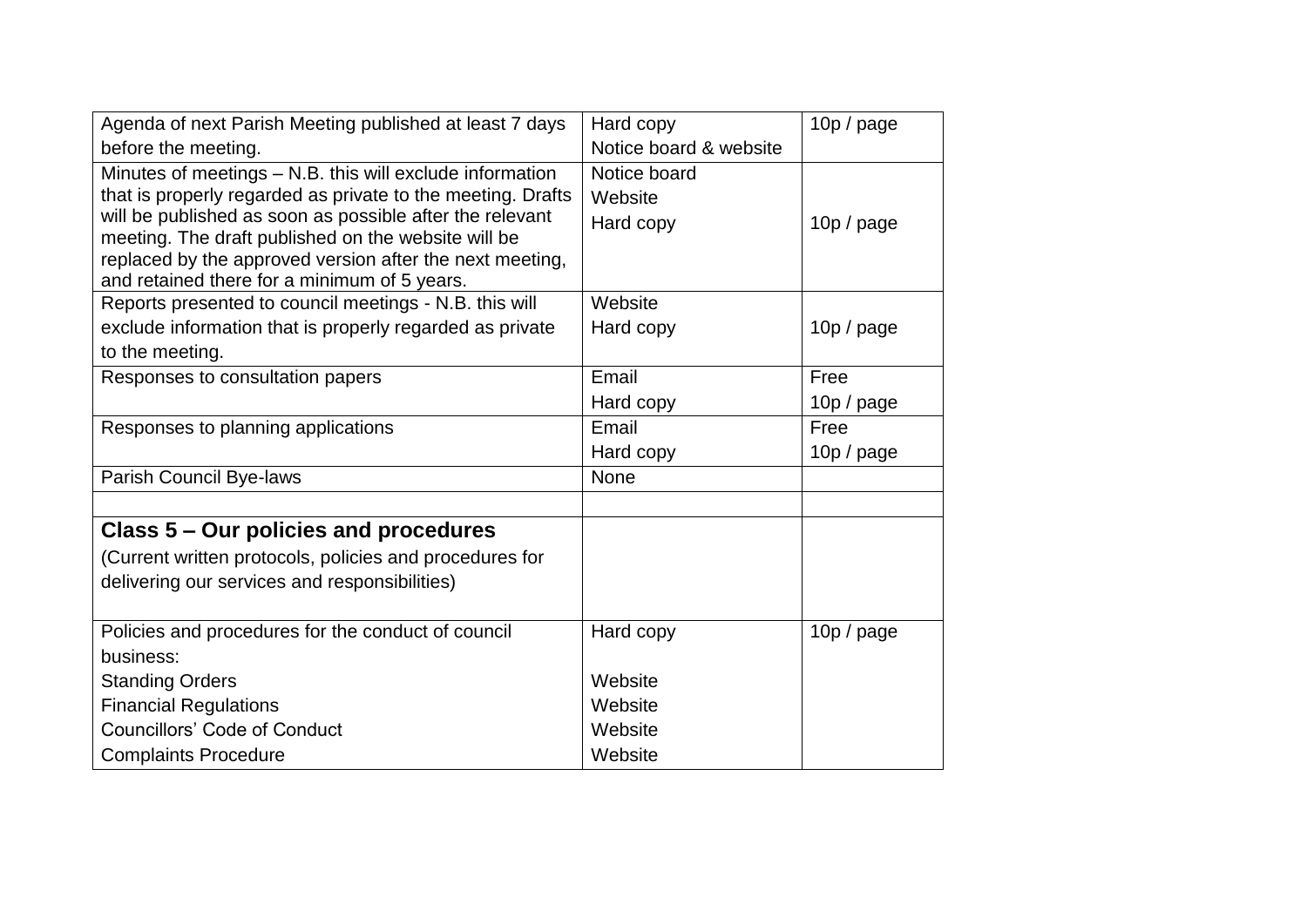| Policies and procedures for the provision of services and   |                         |            |
|-------------------------------------------------------------|-------------------------|------------|
| about the employment of staff:                              |                         |            |
|                                                             |                         |            |
| <b>Clerk's Contract of Employment</b>                       | Hard copy               | 10p / page |
|                                                             |                         |            |
| Internal policies relating to the delivery of services:     | The parish council does |            |
| Equality and diversity policy                               | not have its own        |            |
| Health and safety policy                                    | policies, but when      |            |
| Policies and procedures for handling requests for           | necessary would be      |            |
| information                                                 | guided by the           |            |
| Information security policy                                 | Governance toolkit      |            |
| Records management policies (records retention,             | produced by NALC,       |            |
| destruction and archive)                                    | SLCC, ACSeS and         |            |
| <b>Data Protection Policy</b>                               | endorsed by the LGA.    |            |
| Schedule of charges for the publication of information      | See page 3              |            |
|                                                             |                         |            |
|                                                             |                         |            |
| <b>Class 6 - Lists and Registers</b>                        |                         |            |
| Any publicly available register or list                     | hard copy               | 10p / page |
| <b>Assets Register</b>                                      | Website                 | 10p / page |
| Members' Register of Pecuniary Interests                    | Website                 |            |
| Members' Register of gifts and hospitality (If any, will be | Inspection only         |            |
| included in Register of Pecuniary Interests)                |                         |            |
| Parish Council Election Records (including co-options)      | Inspection only         |            |
| Declarations of Acceptance of Office                        | Inspection only         |            |
| <b>Electoral Register</b>                                   | Inspection only         |            |
|                                                             |                         |            |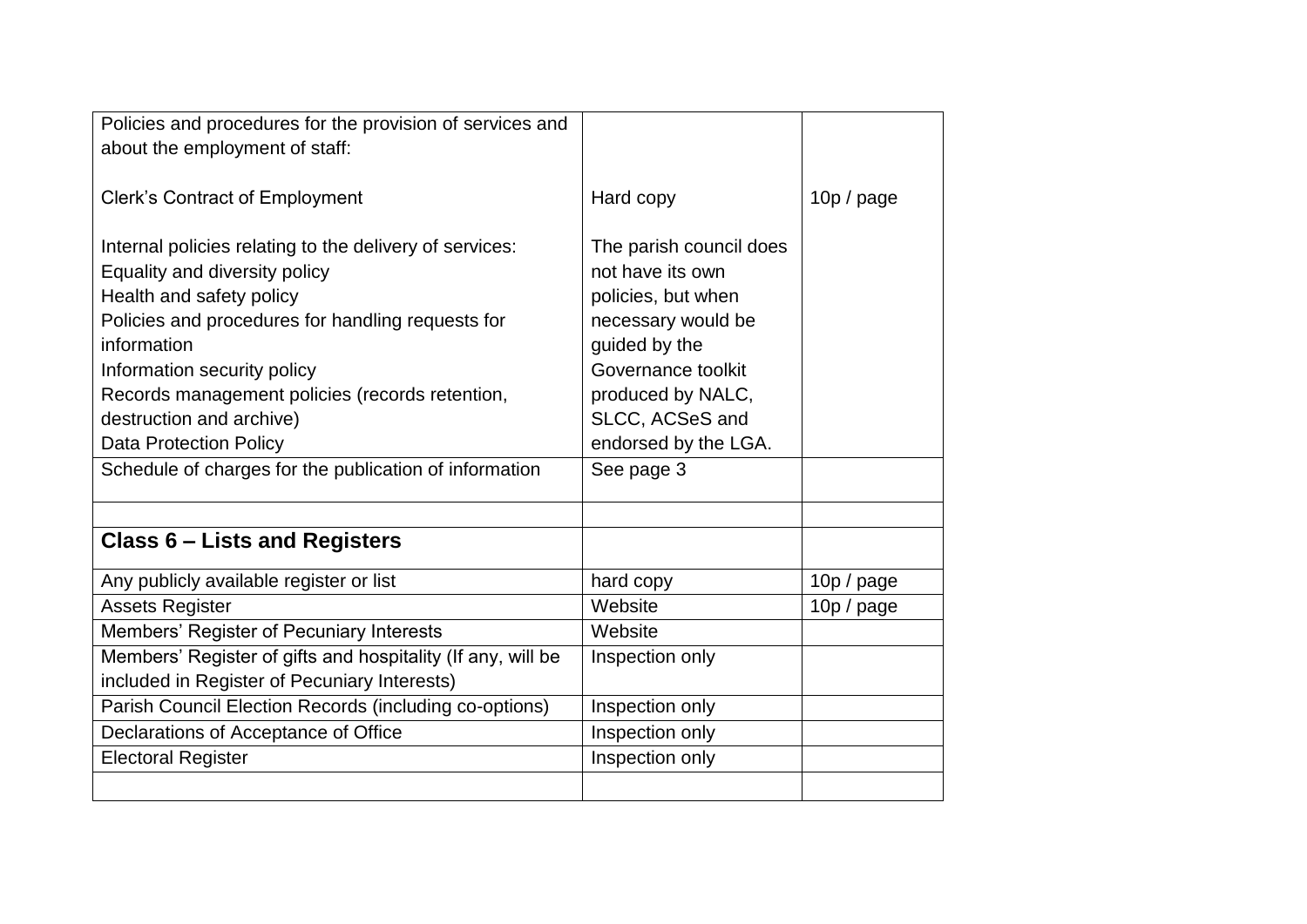| Class 7 - The services we offer                            |               |
|------------------------------------------------------------|---------------|
| (Information about the services we offer, including        |               |
| leaflets, guidance and newsletters produced for the        |               |
| public and businesses)                                     |               |
|                                                            |               |
| <b>Allotments</b>                                          | None          |
| Burial grounds and closed churchyards                      | None          |
| Community centres and village halls                        | <b>None</b>   |
| Parks, playing fields and recreational facilities          | Contact clerk |
| Seating, litter bins, salt bins, memorials and lighting    | Contact clerk |
| <b>Bus shelters</b>                                        | <b>None</b>   |
| <b>Markets</b>                                             | None          |
| <b>Public conveniences</b>                                 | None          |
| Grass cutting as County Council agent                      | Contact clerk |
| A summary of services for which the council is entitled to | <b>None</b>   |
| recover a fee, together with those fees (e.g. burial fees) |               |
|                                                            |               |
| <b>Additional Information</b>                              | None          |

## **Contact details:**

**Clerk:-** Ms Ramune Mimiene, 24 Manchester Road, Brampton, Huntingdon, PE28 4QF Email: [clerkspaldwick.pc@gmail.com](mailto:clerkspaldwick.pc@gmail.com) Phone: 07596 163703 Website: [www.spaldwickparishcouncil.co.uk](http://www.spaldwickparishcouncil.co.uk/)

## **SCHEDULE OF CHARGES**